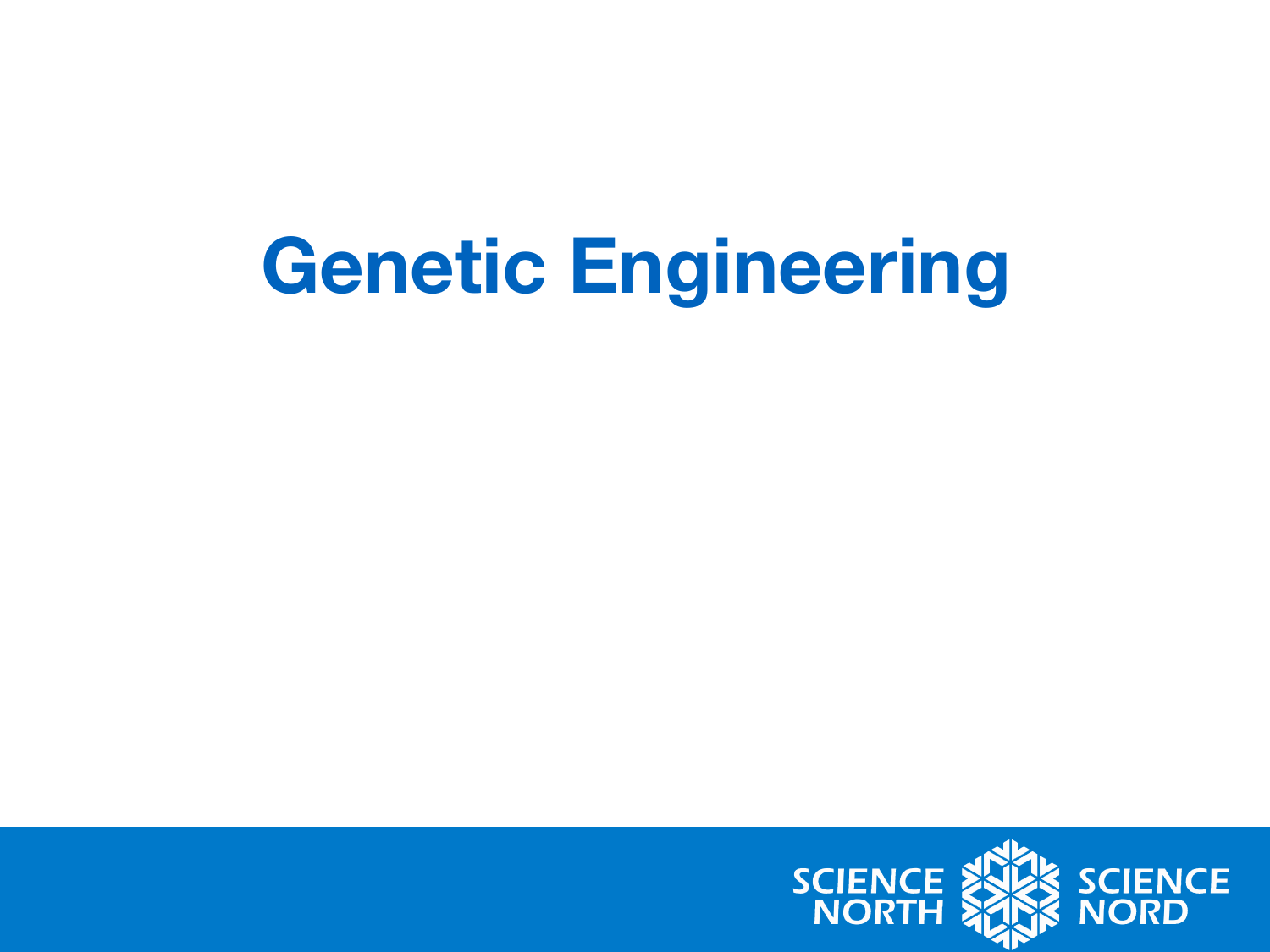# **What is genetic engineering?**

- Genetic information modified using biotechnology
- ●Often **recombinant DNA** is inserted into the genetic material of a cell or virus for introduction into a host.
- ●Genes can also be deleted or "knocked out" from an organism.
- ●Organisms that have been grown with these types of modifications are known as **Genetically Modified Organisms** (GMOs).

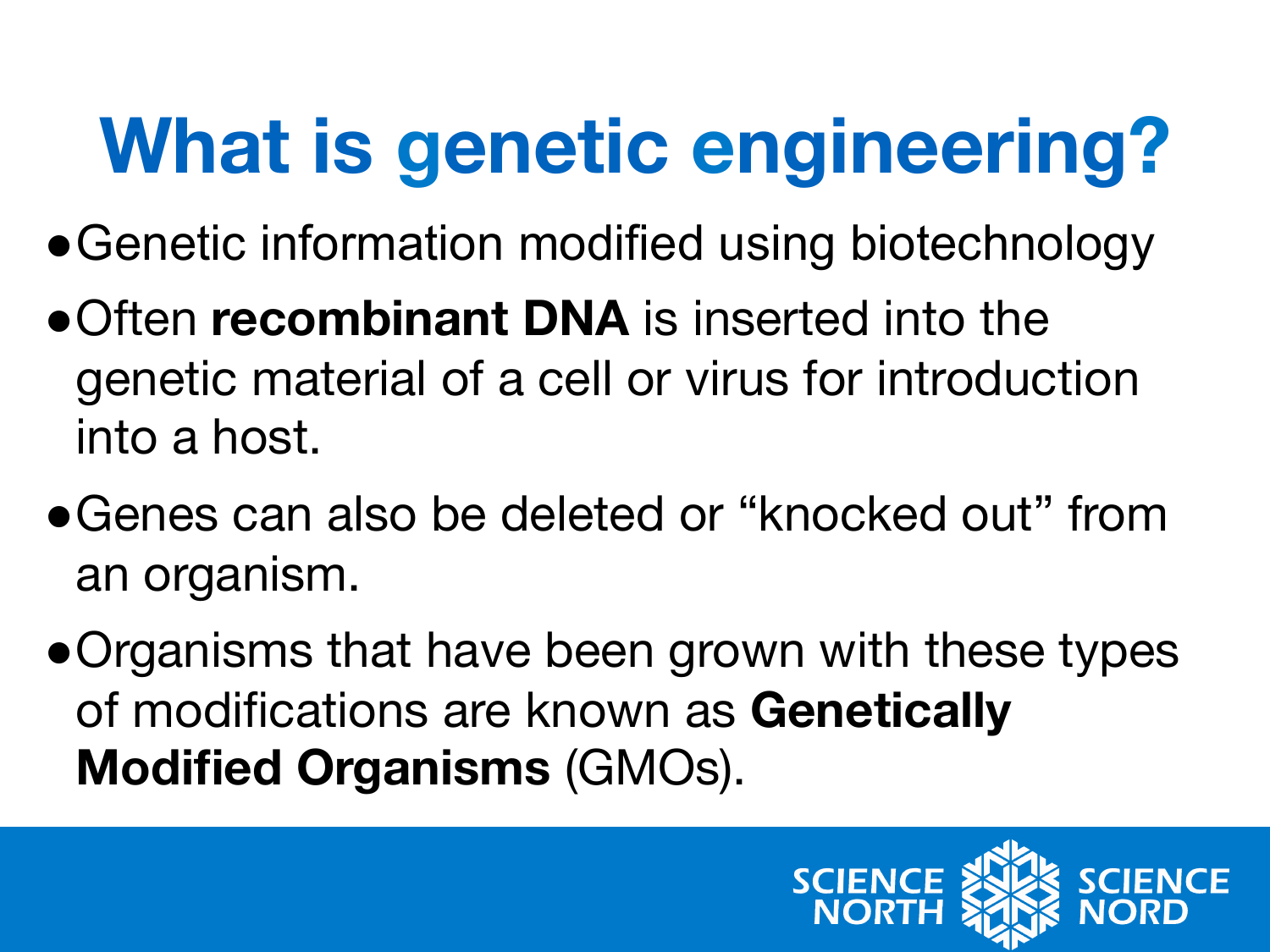## **GMOs in Medicine**





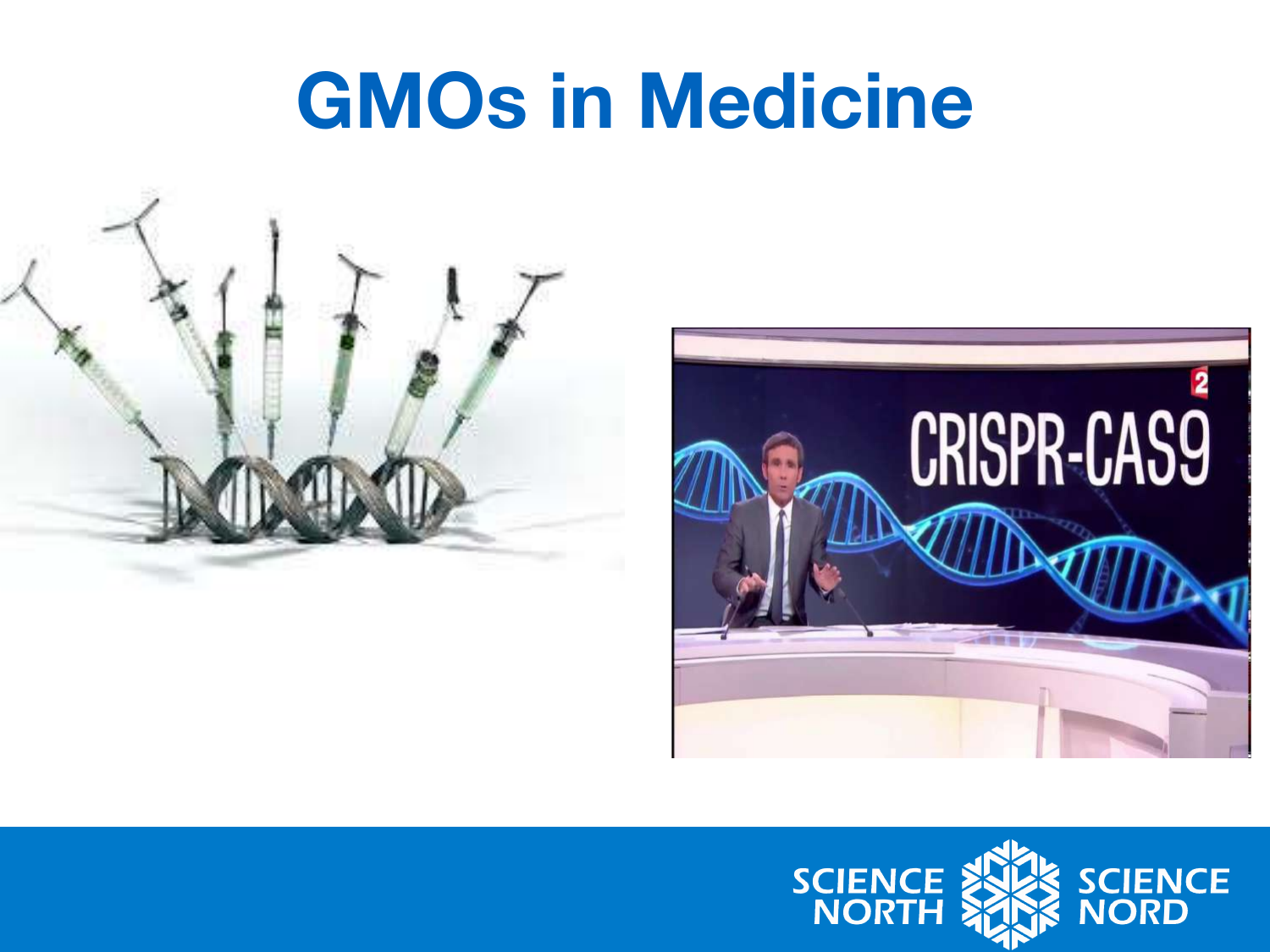## **GMOs in Agriculture**

- Increase crop resistance to insects.
- Increase crop resistance to herbicides
- Delay ripening of produce
- Delay freezing of produce
- Increase nitrogen available to plants
- Add nutrients to crops





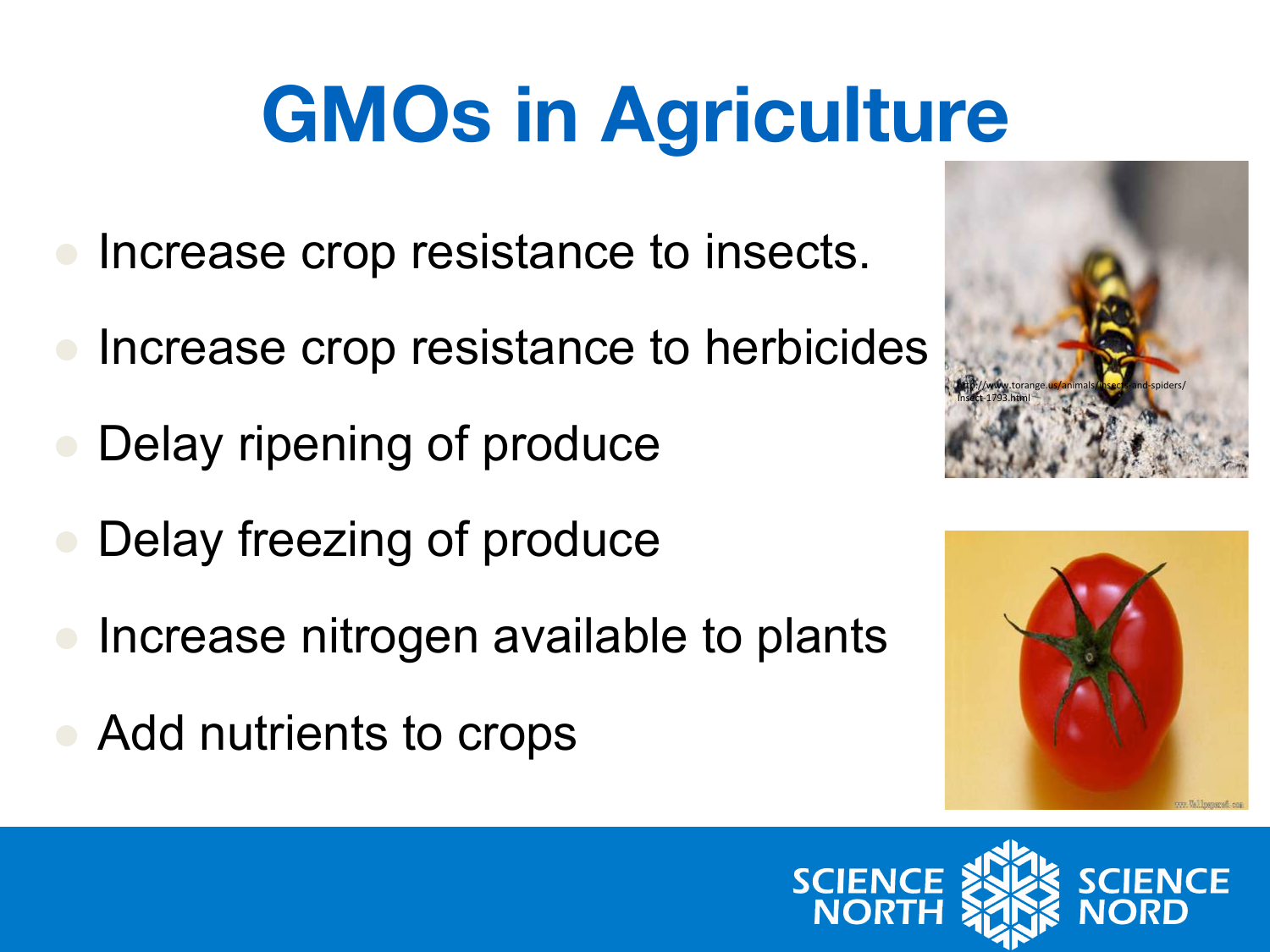## **GMOs in Farm Animals**

- ●Increase milk production using Bovine Growth Hormone
- Vaccinate all animals against common illnesses
- Clone animals allowing for bigger and more uniform herds
- ●Create transgenic animals to select for a certain characteristics (this was always done by breeding, but now can be accomplished much more quickly)

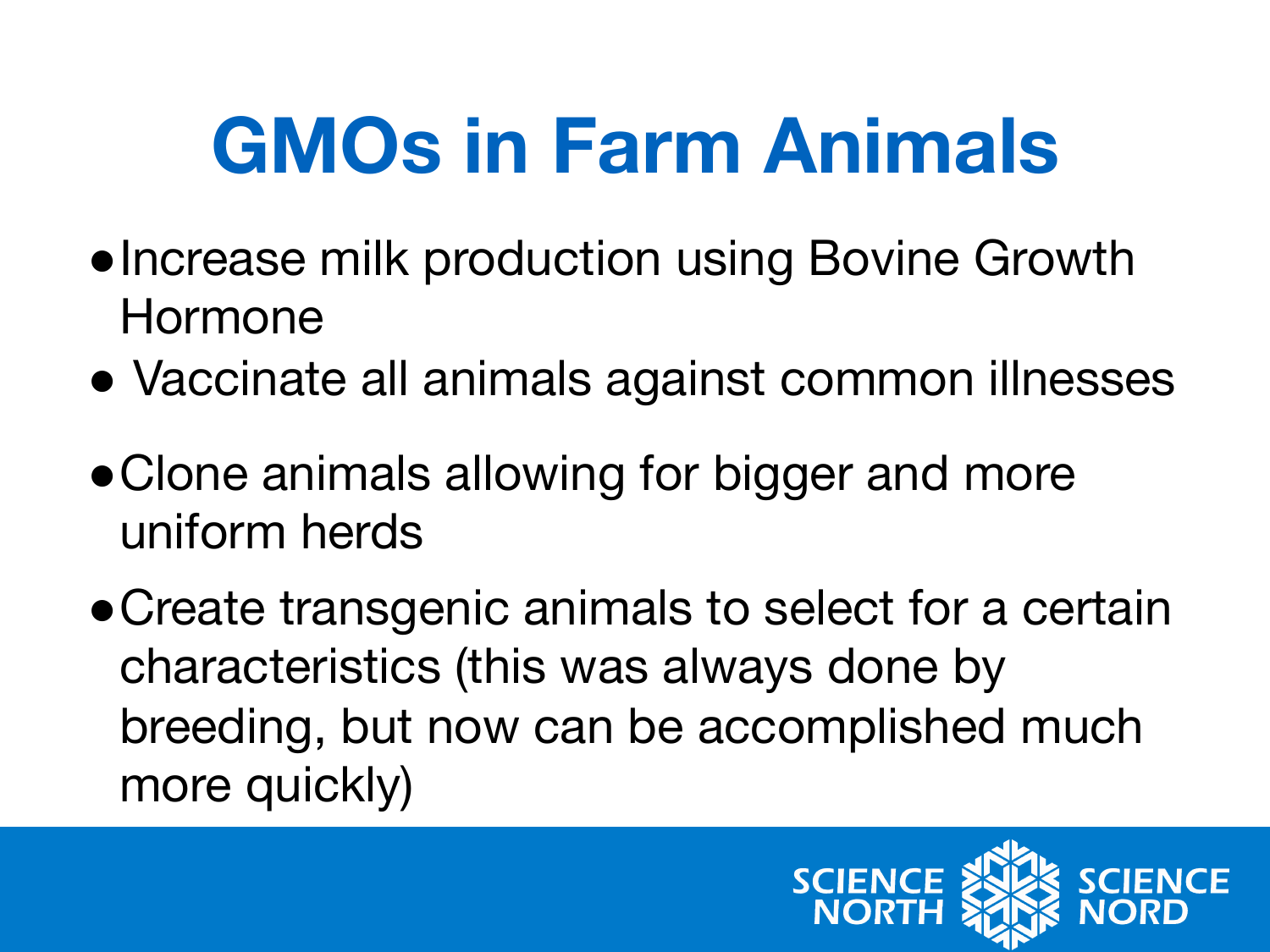#### **Transgenic Animals**



![](_page_5_Picture_2.jpeg)

![](_page_5_Picture_3.jpeg)

![](_page_5_Picture_4.jpeg)